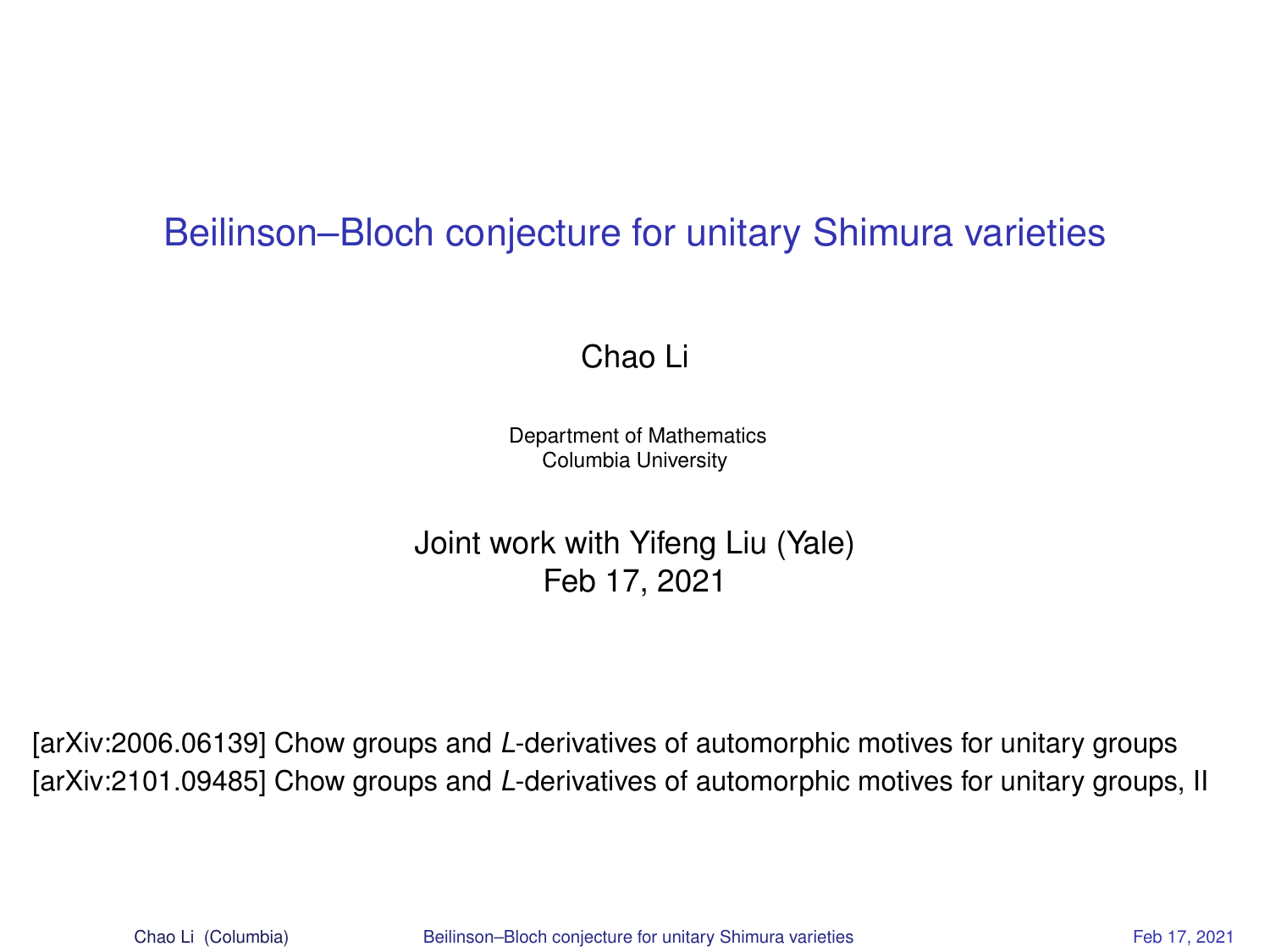The BSD conjecture

- $E: y^2 = x^3 + Ax + B$  an elliptic curve over  $\mathbb Q$ .
- Algebraic rank: the rank of the finitely generated abelian group  $E(\mathbb{Q})$

 $r_{\text{alo}}(E) := \text{rank } E(\mathbb{Q}).$ 

• Analytic rank: the order of vanishing of  $L(E, s)$  at the central point  $s = 1$ 

 $r_{\text{an}}(E) := \text{ord}_{s=1} L(E, s).$ 

Conjecture (Birch–Swinnerton-Dyer, 1960s)

(1) (Rank) 
$$
r_{\text{an}}(E) \stackrel{?}{=} r_{\text{alg}}(E),
$$

(2) (Leading coefficient) For 
$$
r = r_{an}(E)
$$
,  
\n
$$
\frac{L^{(r)}(E, 1)}{r!} \stackrel{?}{=} \frac{\Omega(E)R(E)\prod_{p}c_{p}(E)\cdot|\text{III}(E)|}{|E(\mathbb{Q})_{\text{tor}}|^{2}}
$$
\nwhere  $R(E) = \det(\langle P_i, P_j \rangle_{\text{NT}})_{r \times r}$  is the regulator for the Néron–Tate height pairing  
\n $\langle , \rangle_{\text{NT}} : E(\mathbb{Q}) \times E(\mathbb{Q}) \to \mathbb{R}$ 

and  $III(E)$  is the Tate–Shafarevich group.

Remark (Tate, *The Arithmetic of Elliptic Curves*, 1974)

This remarkable conjecture relates the behavior of a function L at a point where it is not at present known to be defined to the order of a group III which is not known to be finite!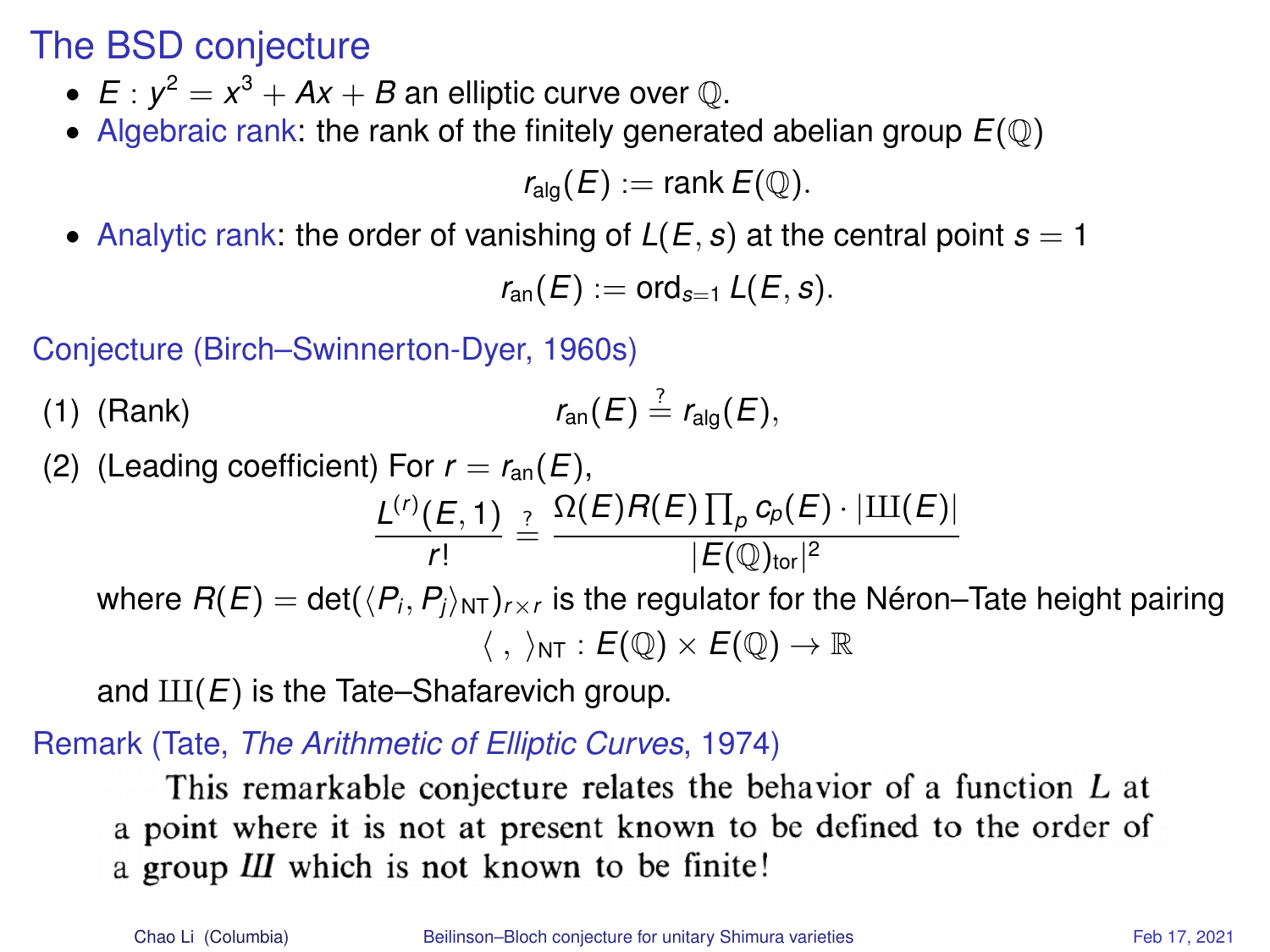### What is known about BSD?

The BSD conjecture is still widely open in general, but much progress has been made in the rank 0 or 1 case.

Theorem (Gross–Zagier, Kolyvagin, 1980s)

$$
r_{\text{an}}(E)=0 \Rightarrow r_{\text{alg}}(E)=0, \quad r_{\text{an}}(E)=1 \Rightarrow r_{\text{alg}}(E)=1,
$$

Remark. When  $r = r_{\text{an}}(E) \in \{0, 1\}$ , many cases of the formula for  $L^{(r)}(E, 1)$  are known.

The proof combines two inequalities:

(1) (Gross–Zagier formula)

$$
r_{\text{an}}(E)=1 \Rightarrow r_{\text{alg}}(E)\geq 1.
$$

(2) (Kolyvagin's Euler system)

$$
r_{\text{an}}(E) \in \{0,1\} \Rightarrow r_{\text{alg}}(E) \leq r_{\text{an}}(E).
$$

Both steps rely on Heegner points on modular curves.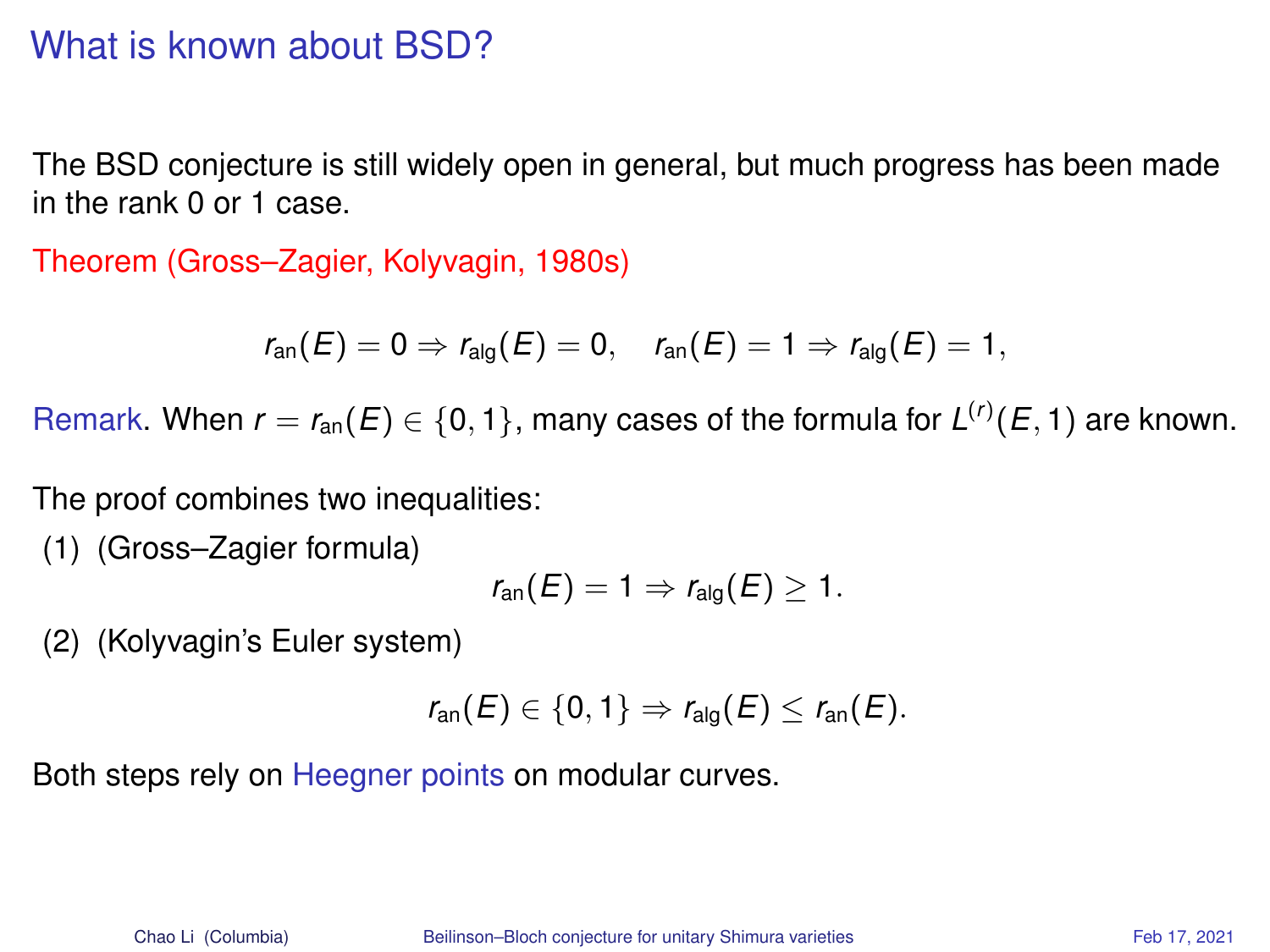## The Beilinson–Bloch conjecture

- *X*: smooth projective variety over a number field *K*.
- CH*<sup>m</sup>* (*X*): the Chow group of algebraic cycles of codimension *m* on *X*.
- $CH^{m}(X)^{0} \subseteq CH^{m}(X)$ : the subgroup of geometrically cohomologically trivial cycles.
- Beilinson–Bloch height pairing

$$
\langle\;,\;\rangle_{\textup{BB}}: \textup{CH}^m(X)^0\times \textup{CH}^{\textup{dim}\,X+1-m}(X)^0\to \mathbb{R}.
$$

●  $L(H^{2m-1}(X), s)$ : the motivic *L*-function for  $H^{2m-1}(X_{\bar{K}}, \mathbb{Q}_{\ell})$ .

### Conjecture (Beilinson–Bloch, 1980s)

- (1) (Rank)  $2^{2m-1}(X)$ , *s*)  $\stackrel{?}{=}$  rank CH<sup>m</sup>(*X*)<sup>0</sup>.
- (2) (Leading coefficient)  $L^{(r)}(H^{2m-1}(X), m) \stackrel{?}{\sim} \det(\langle Z_i, Z'_i \rangle_{\text{BB}})_{r \times r}$

Example  $(X/K = E/\mathbb{O}$  and  $m = 1$ )

BB recovers the BSD conjecture as

$$
CH^1(E)^0\simeq E(\mathbb{Q}),\quad L(H^1(E),s)=L(E,s),\quad \langle\;,\;\rangle_{BB}=-\langle\;,\;\rangle_{NT}.
$$

Remark. In general both sides are only conditionally defined!

(1)  $L(H^{2m-1}(X), s)$  is not known to be analytically continued to the central point  $s = m$ . (2)  $CH^{m}(X)^{0}$  is not known to be finitely generated.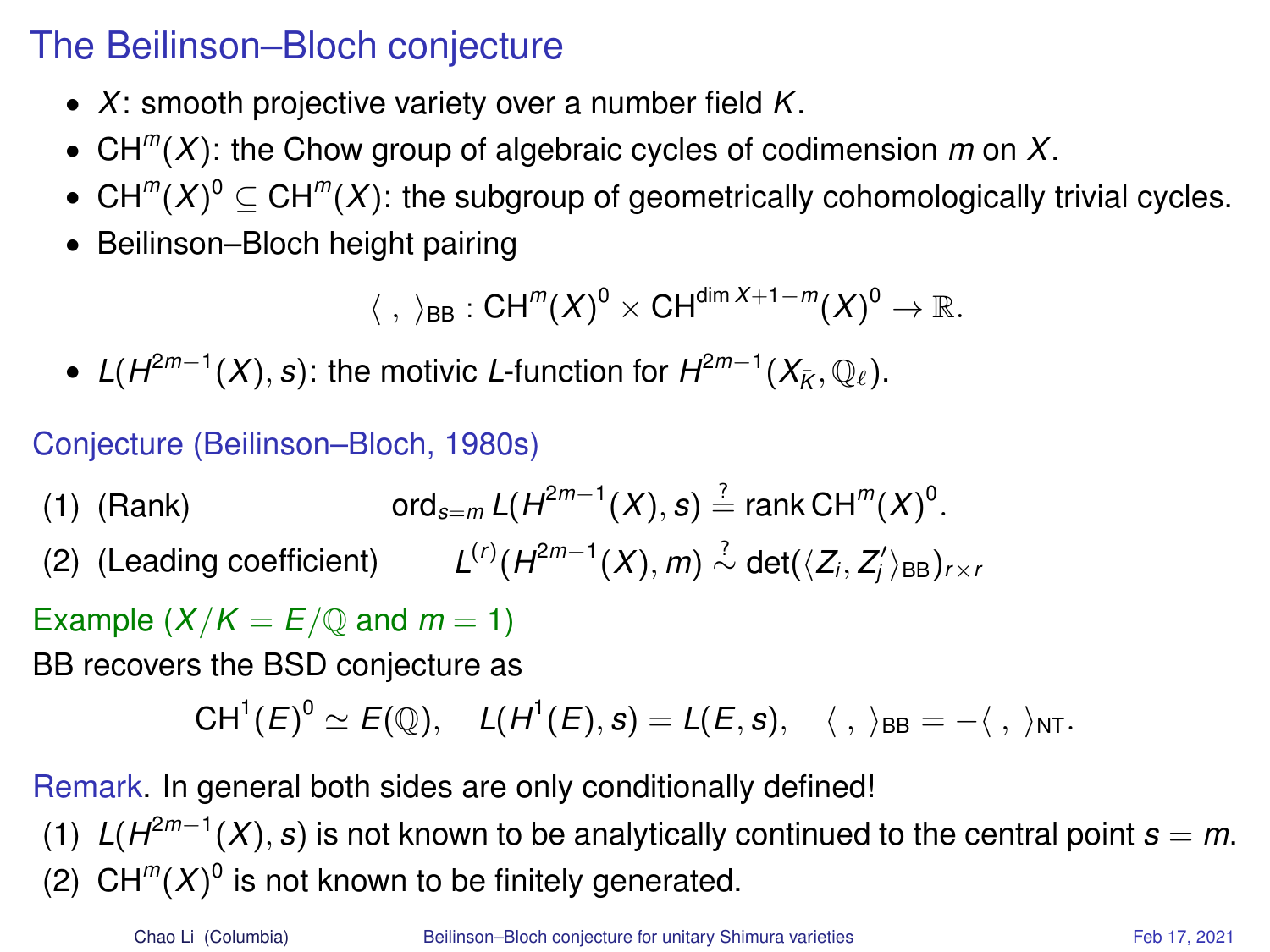# Testable BB conjecture:  $X =$  Shimura varieties

• Langlands–Kottwitz/Langlands–Rapoport: express the motivic *L*-functions of Shimura varieties  $X = Sh_G$ , as a product of automorphic *L*-functions  $L(s, \pi)$  on *G*,

$$
L(H^{2m-1}(X), s+m) = \prod L(s+1/2, \pi).
$$

- Assume from now (the most interesting case):
	- (1)  $2m 1 = \dim X$  (middle cohomology).
	- (2)  $\pi$  is tempered cuspidal.
- Analytic properties of  $L(s, \pi)$  can be established.
- $\bullet \;$  CH<sup>m</sup> $(X)^0$  is not known to be finitely generated, but we can test if it is nontrivial.

Unconditional prediction of BB conjecture, in the same spirit of Gross–Zagier:

Conjecture (Beilinson–Bloch for Shimura varieties)

$$
\text{ord}_{s=1/2} L(s,\pi) = 1 \stackrel{?}{\implies} \text{rank } CH^m(X)_{\pi}^0 \geq 1.
$$

Remark. Conjecture was only known for:

- (1) *X* = modular curves (Gross–Zagier)
- (2) *X* = Shimura curves (S. Zhang, Kudla–Rapoport–Yang, Yuan–Zhang–Zhang, Liu).
- (3)  $X = U(1, 1) \times U(2, 1)$  Shimura threefolds and  $\pi$  = endoscopic (Xue).

### Theorem A (L.-Liu, impressionist version)

Conjecture holds for  $U(2m-1, 1)$ -Shimura varieties and  $\pi$  satisfying local assumptions.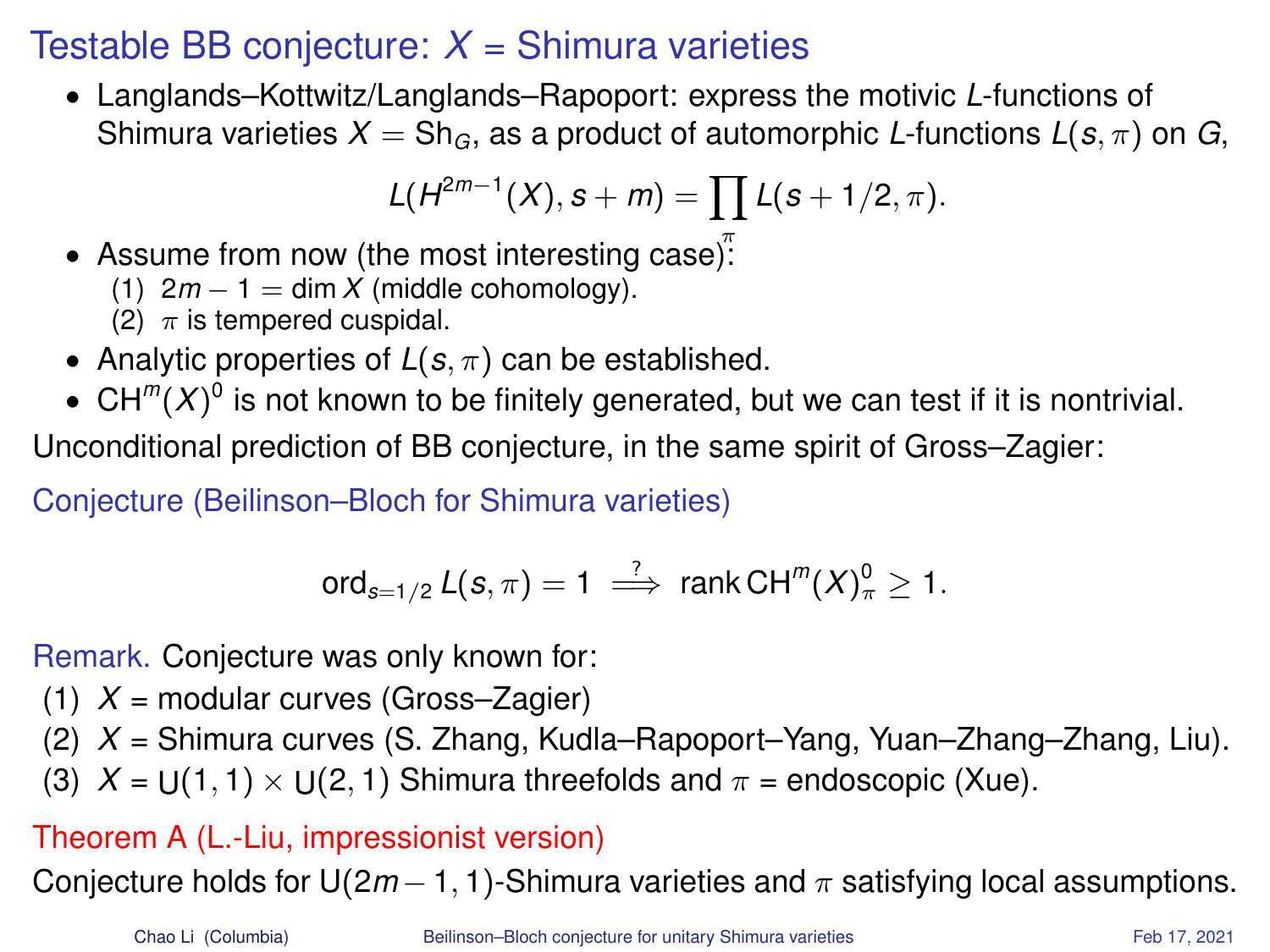# The Hermitian symmetric space for U(*n* − 1, 1)

• Hermitian symmetric space for  $U(n - 1, 1)$ ,

$$
\mathbb{D}_{n-1}:=\{z\in\mathbb{C}^{n-1}:|z|<1\}\cong \frac{U(n-1,1)}{U(n-1)\times U(1)}.
$$

• We have an action

$$
U(n-1,1)\curvearrowright \mathbb{D}_{n-1}.
$$

• Notice  $\mathbb{D}_1$  is isomorphic to the upper half plane  $\mathbb{H}$ .

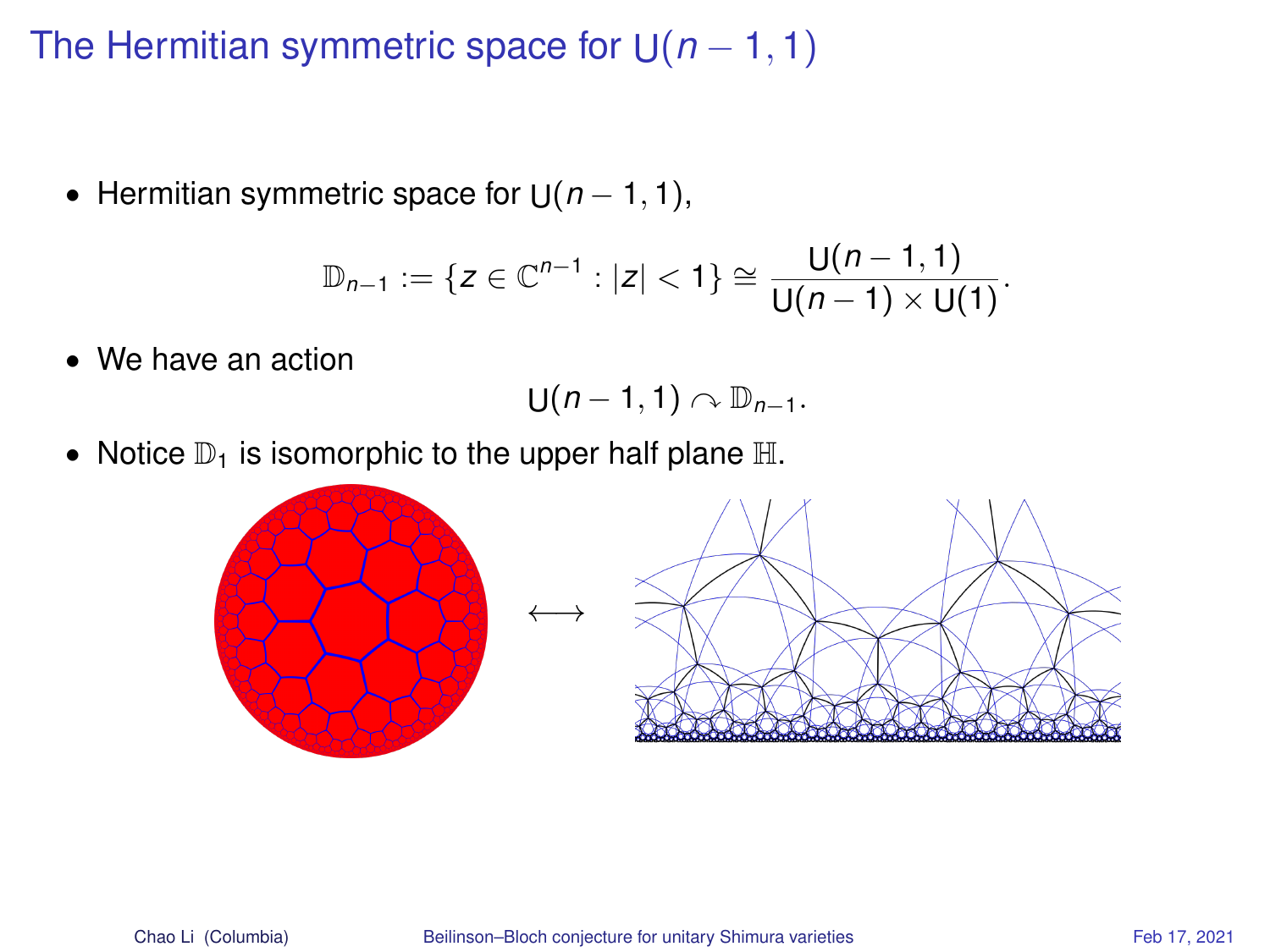# Unitary Shimura varieties *X*

- *E*/*F*: CM extension of a totally real number field.
- V: totally definite incoherent A*<sup>E</sup>* /A*<sup>F</sup>* -hermitian space of rank *n*.
- Incoherent: V is not the base change of a global *E*/*F*-hermitian space, or equivalently  $\prod_{v} \varepsilon(\mathbb{V}_{v}) = -1$ , where  $\mathbb{V}_{v} := \mathbb{V} \otimes_{\mathbb{A}_{F}} \mathcal{F}_{v}$ .
- Any place *w*|∞ of *F* gives a nearby coherent *E*/*F*-hermitian space *V* such that

 $V_v \cong V_v$ ,  $v \neq w$ , but  $V_w$  has signature  $(n-1, 1)$ .

- $G = U(V)$ .
- $\bullet$   $K\subseteq G(\mathbb{A}_F^\infty)\cong\mathsf{U}(V)(\mathbb{A}_F^\infty)$ : open compact subgroup.
- *X*: unitary Shimura variety of dimension *n* − 1 over *E* such that for any place *w*|∞ inducing  $\iota_w : E \hookrightarrow \mathbb{C}$ ,

$$
X(\mathbb{C}) = \mathsf{U}(V)(F) \setminus [\mathbb{D}_{n-1} \times \mathsf{U}(V)(\mathbb{A}_F^{\infty})/K].
$$

- *X* is a Shimura variety of abelian type.
- Its étale cohomology and *L*-function are computed in the forthcoming work of Kisin–Shin–Zhu, under the help of the endoscopic classification for unitary groups (Mok, Kaletha–Minguez–Shin–White).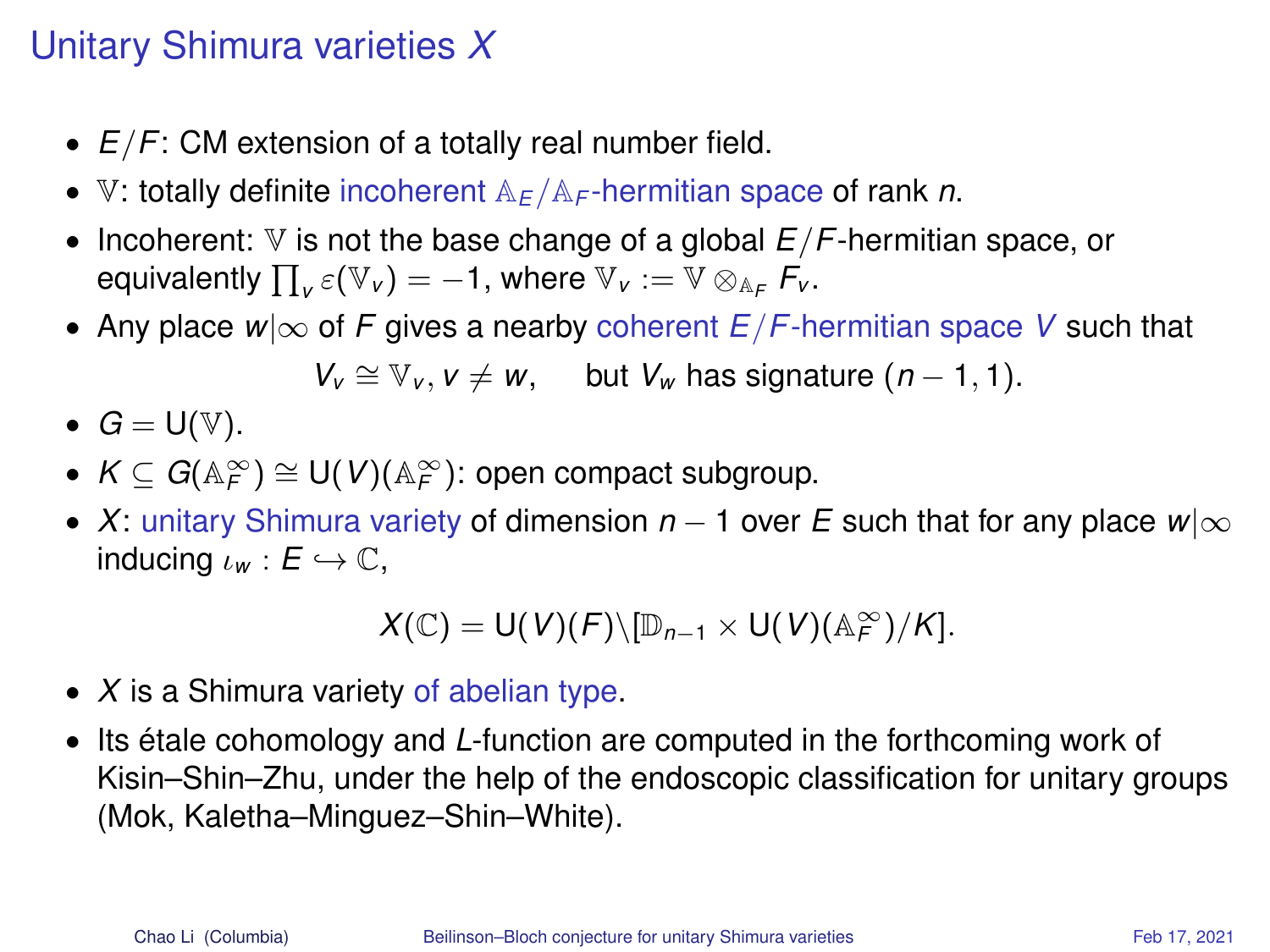# Automorphic representations  $\pi$

- $W = E^{2m}$ : the standard  $E/F$ -skew-hermitian space with matrix  $\begin{pmatrix} 0 & 1_m \\ -1_m & 0 \end{pmatrix}$ .
- $U(W)$ : quasi-split unitary group of rank  $n = 2m$ .
- π: cuspidal automorphic representation of U(*W*)(A*<sup>F</sup>* ).

Assumptions.

- (1)  $E/F$  is split at all 2-adic places and  $F \neq \mathbb{Q}$ . Assume that  $E/\mathbb{Q}$  is Galois or contains an imaginary quadratic field (for simplicity).
- (2) For *v*|∞, π*<sup>v</sup>* is the holomorphic discrete series with Harish-Chandra parameter  $\{\frac{n-1}{2}, \frac{n-3}{2}, \ldots, \frac{-n+3}{2}, \frac{-n+1}{2}\}.$
- (3) For  $v \nmid \infty$ ,  $\pi_v$  is tempered.
- (4) For  $v\nmid\infty$  ramified in  $E$ ,  $\pi_v$  is spherical with respect to the stabilizer of  $O_{E_v}^{2m}$ .
- (5) For  $v \nmid \infty$  inert in *E*,  $\pi_v$  is unramified or almost unramified. If  $\pi_v$  is almost unramified, then *v* is unramified over Q.

Remark. π*<sup>v</sup>* is almost unramified: π*<sup>v</sup>* has a nonzero Iwahori-fixed vector and its Satake parameter contains  $\{q_{\nu},q_{\nu}^{-1}\}$  and 2*m* − 2 complex numbers of norm 1. Equivalently, the theta lift of  $\pi<sub>v</sub>$  to the non-quasi-slit unitary group of same rank is spherical with respect to the stabilizer of an almost self-dual lattice.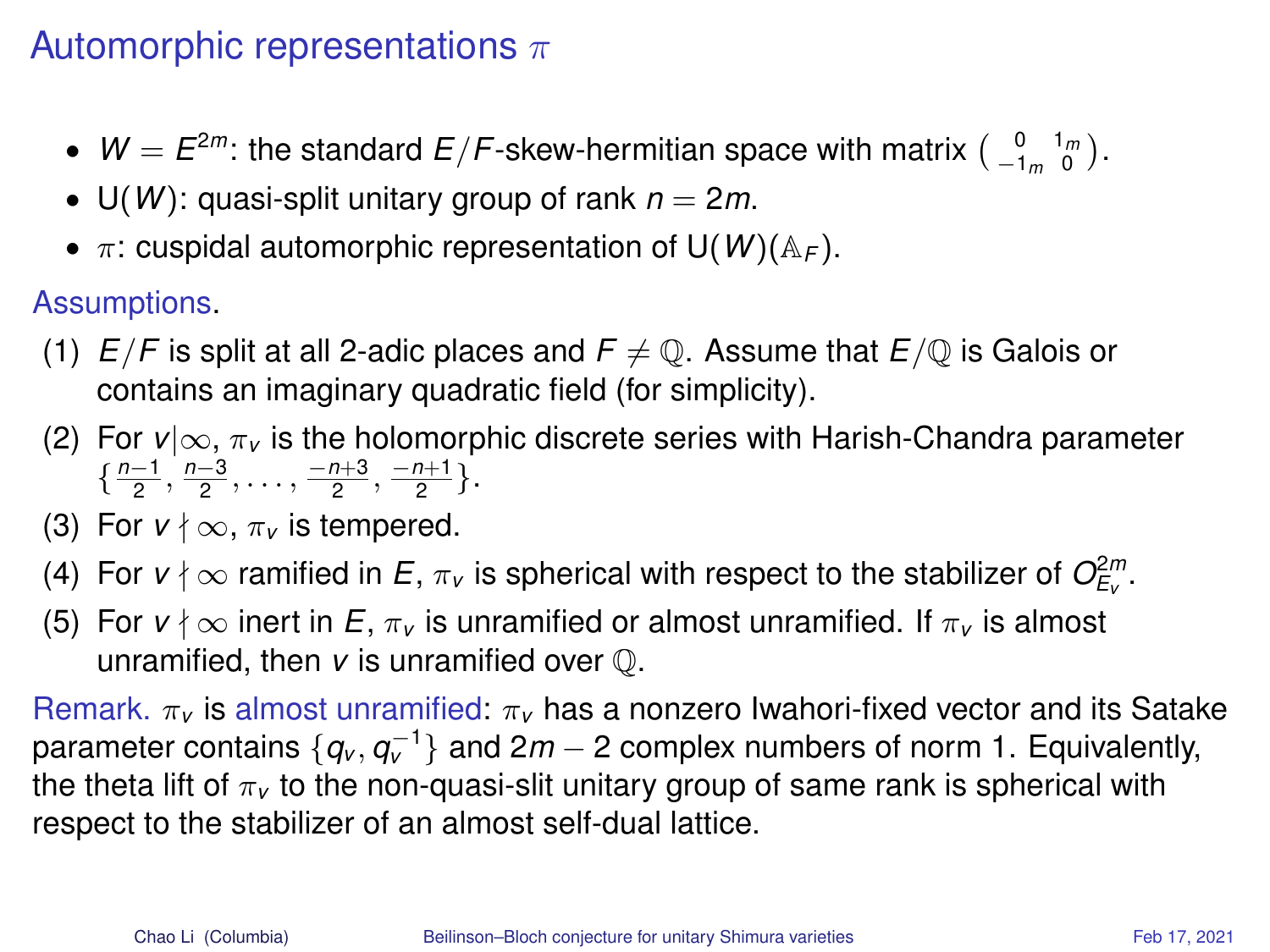### Main result A: BB conjecture

Let  $S_{\pi} = \{v \text{ inert } : \pi_v \text{ almost unramified} \}$ . Then under Assumptions, the global root number for the (complete) standard *L*-function  $L(s, \pi)$  equals

$$
\varepsilon(\pi) = (-1)^{|S_{\pi}|} \cdot (-1)^{m[F:\mathbb{Q}]}
$$

by epsilon dichotomy (Harris–Kudla–Sweet, Gan–Ichino). When  $\text{ord}_{s=1/2} L(s, \pi) = 1$ :

- $\varepsilon(\pi) = -1$ .
- $\mathbb{V} = \mathbb{V}_{\pi}$ : totally definite incoherent space of rank  $n = 2m$  such that for  $v \nmid \infty$ ,

$$
\varepsilon(\mathbb{V}_v)=-1
$$
 exactly for  $v \in S_\pi$ .

- Associated unitary Shimura variety *X* of dimension *n* − 1 = 2*m* − 1 over *E*.
- $\bullet \;$  CH $^m$ (*X*) $^0_\pi$  the localization of CH $^m$ (*X*) $^0_\mathbb{C}$  at the maximal ideal  $\mathfrak{m}_\pi$  of the Hecke algebra associated to  $\pi$ .

#### Theorem A (L.–Liu, 2020, 2021)

Let  $\pi$  be a cuspidal automorphic representation of U(*W*)( $A_F$ ) satisfying Assumptions. Then the implication

$$
\operatorname{ord}_{s=1/2} L(s,\pi) = 1 \Longrightarrow \operatorname{rank} \operatorname{CH}^m(X)^0_{\pi} \ge 1
$$

holds when the level  $K \subseteq G({\mathbb{A}}_F^\infty)$  is sufficiently small.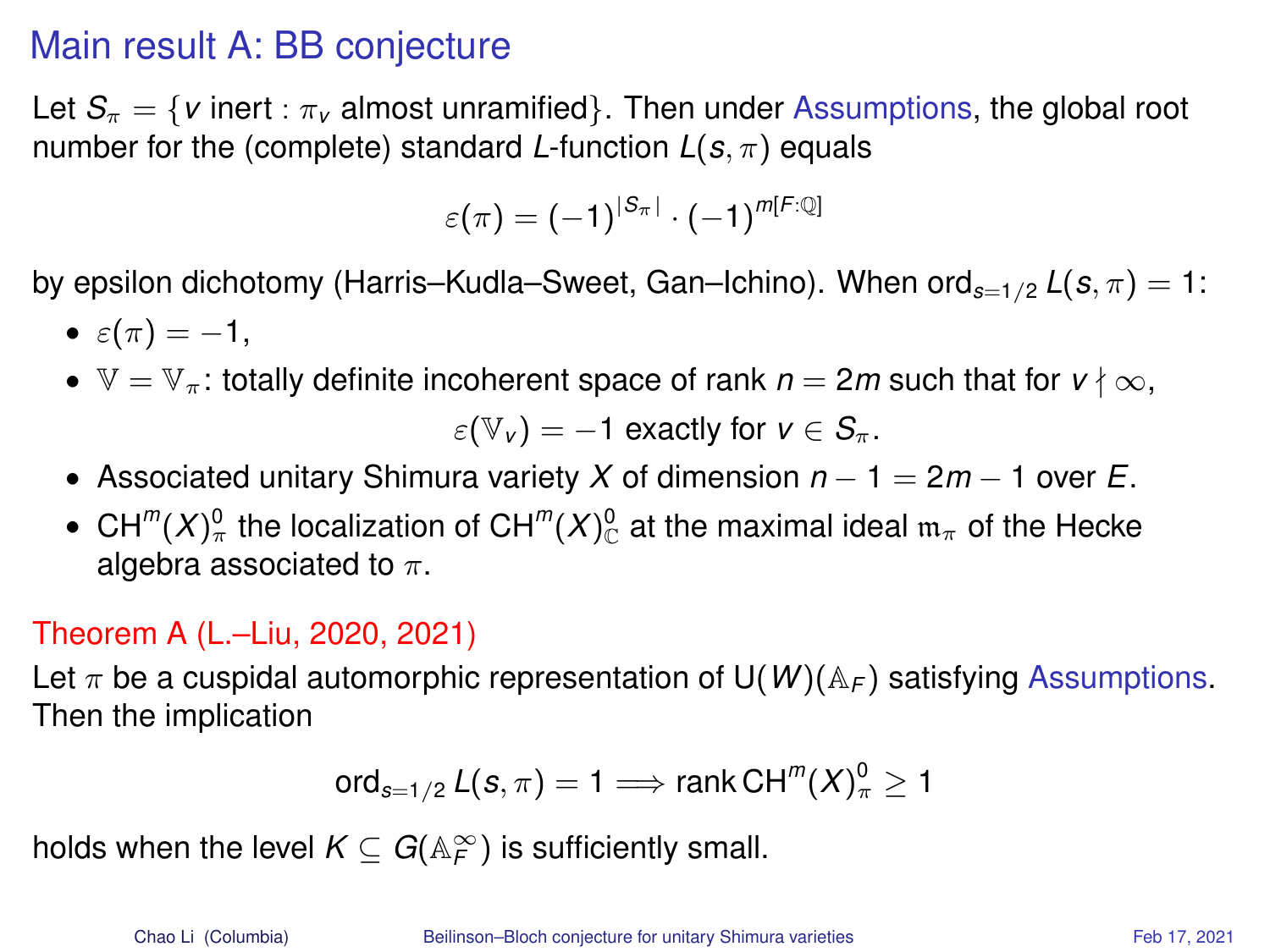# Example: Symmetric power *L*-function of elliptic curves

#### Theorem A (L.–Liu, 2020, 2021)

Let  $\pi$  be a cuspidal automorphic representation of  $U(W)(A_F)$  satisfying Assumptions. Then the implication

ord $_{s=1/2}$   $\mathcal{L}(s,\pi)=1 \Longrightarrow$  rank  $\mathsf{CH}^m(X)^0_{\pi} \geq 1$ 

holds when the level  $K\subseteq G(\mathbb{A}_F^\infty)$  is sufficiently small.

#### Example

Let *A*/*F* be a modular elliptic curve without CM such that

- (1) *A* has bad reduction only at places *v* split in *E*.
- (2) Sym<sup>2</sup>*m*−<sup>1</sup> *A<sup>E</sup>* is automorphic (Newton–Thorne, Clozel–Thorne, ...)

Then there exists  $\pi$  satisfying Assumptions such that

$$
L(s + 1/2, \pi) = L(Sym^{2m-1} A_E, s + m).
$$

As  $\mathcal{S}_\pi=\varnothing$  and  $\varepsilon(\pi)=(-1)^{m[F:\mathbb{Q}]}$ , Theorem A applies to  $\pi$  when  $m[F:\mathbb{Q}]$  is odd.

Nontrivial cycles constructed via the method of arithmetic theta lifting (Kudla, Liu). Next: a baby example of Heegner points.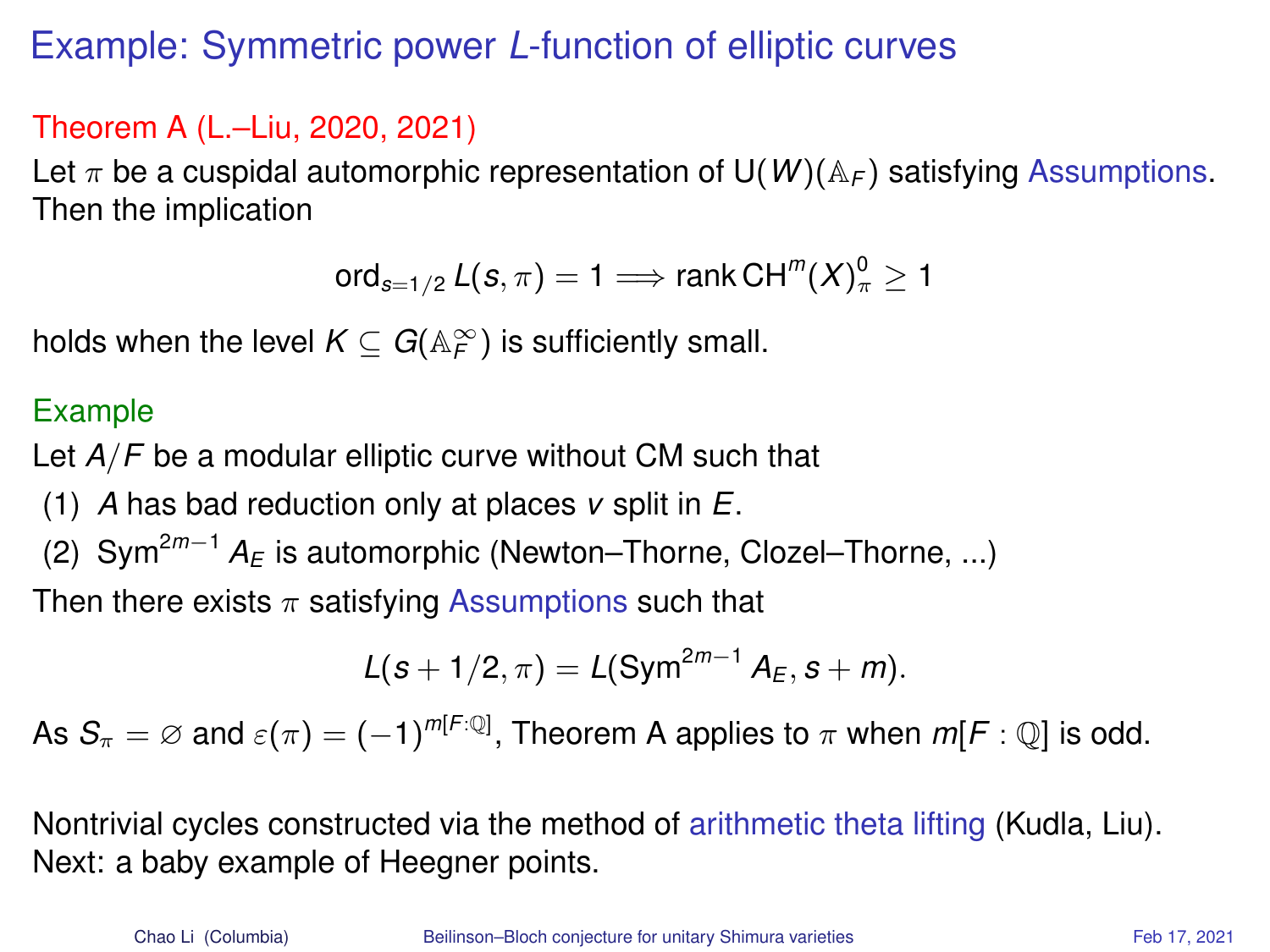# The Gross–Zagier formula

• Modular curve

$$
X_0(N)=\Gamma_0(N)\backslash \mathbb{H}\cup \{\text{cusps}\}=\{(E_1\xrightarrow[N\text{-isogeny} E_2)\}
$$

• For certain imaginary quadratic fields *K* = Q( √ −*d*), get a Heegner divisor

 $Z(d) := \{ (E_1 \rightarrow E_2)$  with endomorphisms by  $O_K \} \in \mathrm{CH}^1(X_0(N)).$ 

- The theory of complex multiplication: *Z*(*d*) is defined over *K*.
- *E*/Q elliptic curve of conductor *N* has a modular parametrization

$$
\varphi_E:X_0(N)\to E.
$$

• Get a Heegner point

$$
P_K\in \varphi_E(Z(d)-\text{deg }Z(d)\cdot\infty)\in E(K).
$$

Theorem (Gross–Zagier, 1980s)

Up to simpler nonzero factors,

$$
L'(E_K,1)\sim \langle P_K, P_K\rangle_{\text{NT}}.
$$

#### Remark

- (1) Choosing *K* suitably gives the implications  $r_{an}(E) = 1 \Rightarrow r_{a}(\overline{E}) \geq 1$ .
- (2) BSD formula for  $E_K$  reduces to a precise relation between  $P_K$  and  $III(E_K)$ .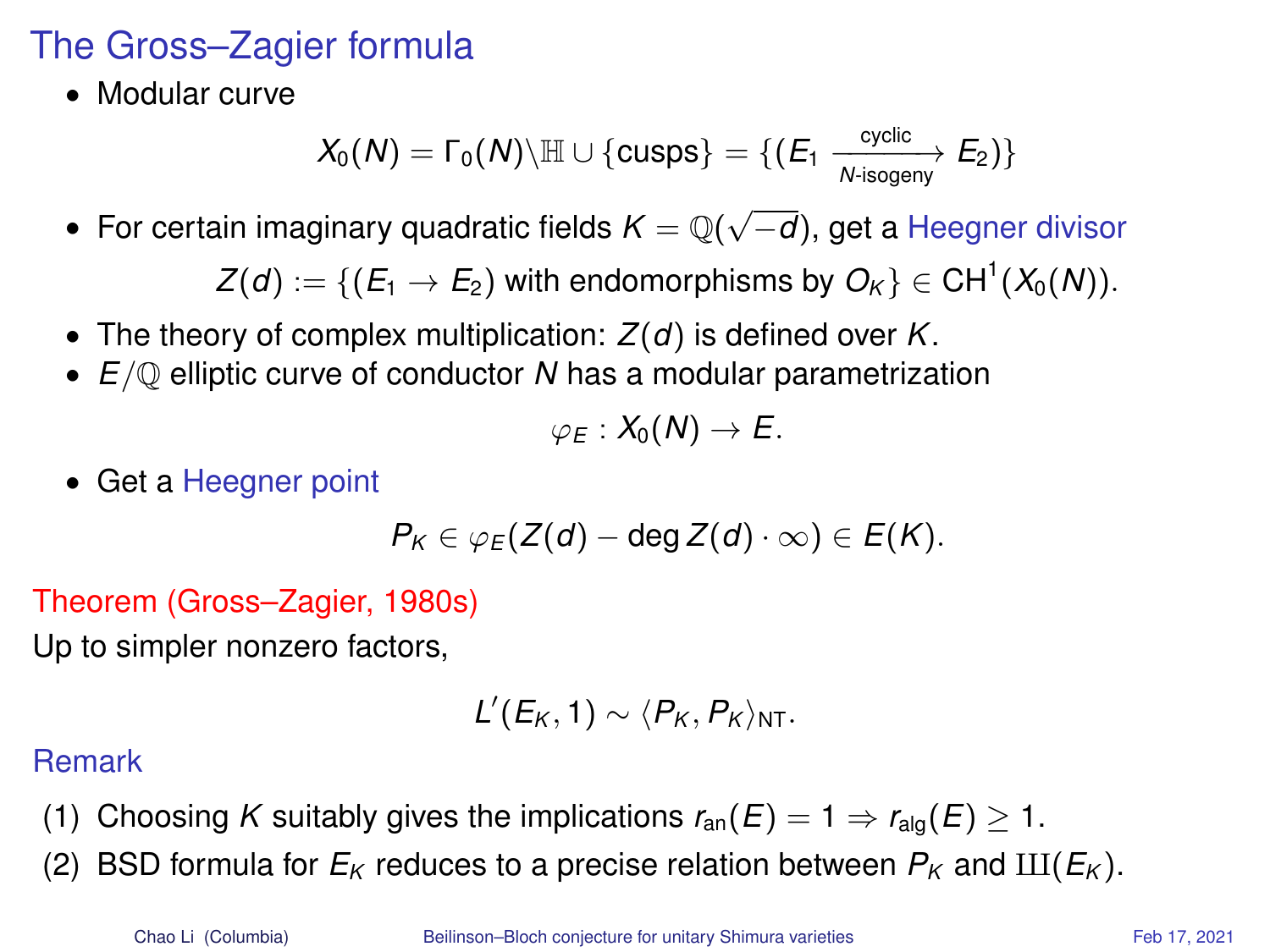#### Generating series of Heegner points

Take  $P_d = \text{tr}_{K/0} P_K \in E(\mathbb{Q})$ . It may depend on the choice of *d*, even when  $E(\mathbb{Q}) \cong \mathbb{Z}$ .

Example ( $E = 37a1 = X_0^+(37)$ :  $y^2 + y = x^3 - x$ )

- $E(\mathbb{O}) \cong \mathbb{Z}$  with a generator  $P = (0, 0)$ .
- *E* corresponds to the modular form  $f \in S_2(37)$ ,

$$
f = \sum_{n\geq 1} a_n q^n = q - 2q^2 - 3q^3 + 2q^4 - 2q^5 + 6q^6 - q^7 + 6q^9 + 4q^{10} - 5q^{11} - 6q^{12} - 2q^{13} + \cdots
$$

• Table of Heegner points *P<sup>d</sup>* :

|                             |  |  |  |  |  |  | $d \mid d \mid 3 \mid 4 \mid 7 \mid 11 \mid 12 \mid 16 \mid 27 \mid  \mid 67 \mid $ |  |  |
|-----------------------------|--|--|--|--|--|--|-------------------------------------------------------------------------------------|--|--|
|                             |  |  |  |  |  |  |                                                                                     |  |  |
|                             |  |  |  |  |  |  |                                                                                     |  |  |
| where $P_d = c_d \cdot P$ . |  |  |  |  |  |  |                                                                                     |  |  |

Miracle. The coefficients  $c_d$  appear as the Fourier coefficients of  $\phi \in S^+_{3/2}(4\cdot 37)$ ,

$$
\phi = \sum_{d \geq 1} c_d q^d = -q^3 - q^4 + q^7 - q^{11} + q^{12} + 2q^{16} + 3q^{27} + \cdots - 6q^{67} + \cdots,
$$

which maps to *f* under the Shimura–Waldspurger–Kohnen correspondence

$$
\theta: S_{3/2}^+(4N) \to S_2(N), \quad \theta(\phi) = f.
$$

Chao Li (Columbia) [Beilinson–Bloch conjecture for unitary Shimura varieties](#page-0-0) Feb 17, 2021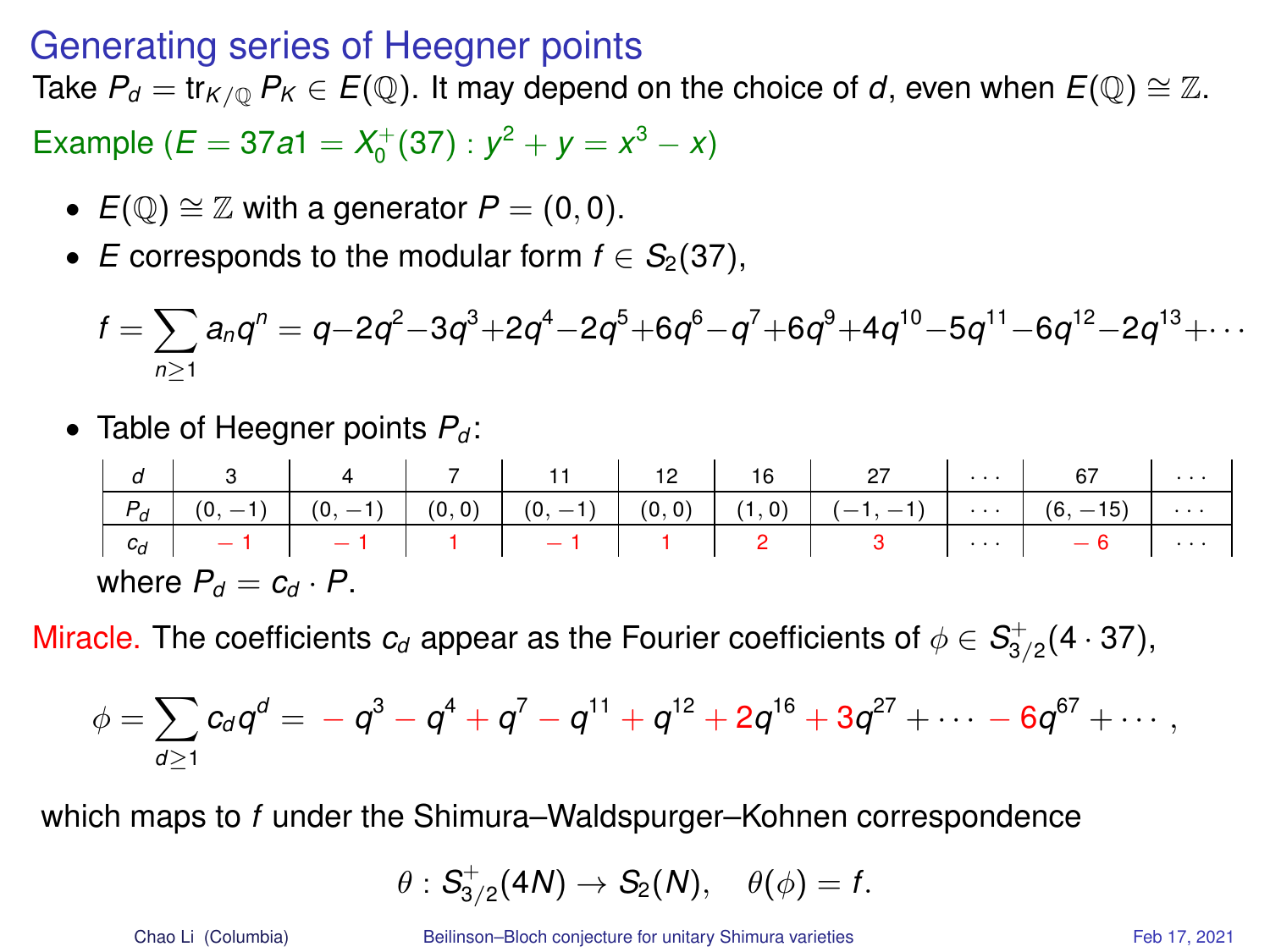# Arithmetic theta lifting

• The generating series of Heegner points

$$
\sum_{d\geq 1} P_d \cdot q^d = \sum_{d\geq 1} c_d P \cdot q^d = \phi \cdot P \in S^+_{3/2}(4 \cdot 37) \otimes E(\mathbb{Q})_{\mathbb{C}}
$$

is a modular form valued in  $E(\mathbb{Q})_{\mathbb{C}}$ .

• More generally, we may define a generating series of Heegner divisors on  $X_0(N)$ ,

$$
Z:=\sum_{d}Z(d)q^d\in M_{3/2}(4N)\otimes \text{CH}^1(X_0(N))_{\mathbb{C}},
$$

which may be viewed as an arithmetic theta series.

• Use *Z* as the kernel to define arithmetic theta lifting

$$
\Theta(\phi):=(Z,\phi)_{\text{Pet}}\in \text{CH}^1(X_0(N))_{f,\mathbb{C}}^0=E(\mathbb{Q})_{\mathbb{C}}.
$$

• Now Θ(φ) does not depend on any particular choice of *d* or *K*.

#### Theorem (Gross–Kohnen–Zagier, 1980s)

Up to simpler nonzero factors,

$$
L'(E,1) \sim \langle \Theta(\phi), \Theta(\phi) \rangle_{\text{NT}}.
$$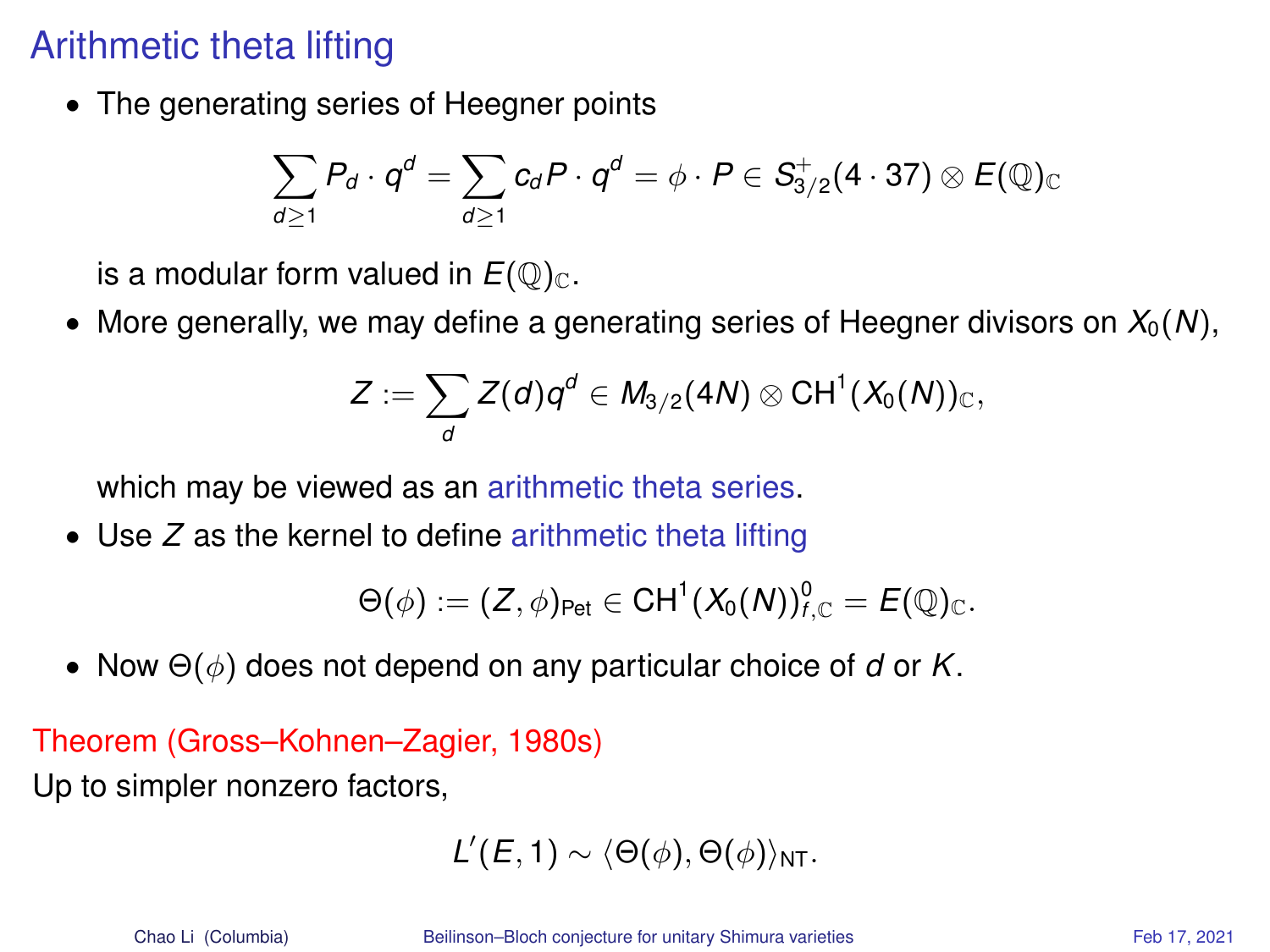### Special cycles on *X*

• For any  $y \in V$  with  $(y, y) > 0$ . Its orthogonal complement  $V_y \subset V$  has rank  $n - 1$ . The embedding  $U(V_{v}) \hookrightarrow U(V)$  defines a Shimura subvariety of codimension 1

$$
Sh_{U(V_y)}\to X=Sh_{U(V)}.
$$

• For any  $x \in V(\mathbb{A}_F^\infty)$  with  $(x, x) \in F_{>0}$ , there exists  $y \in V$  and  $g \in U(V)(\mathbb{A}_F^\infty)$  such that  $y = qx$ . Define the the special divisor

$$
Z(x)\to X
$$

to be  $g$ -translate of  $\mathsf{Sh}_{\mathsf{U}(V_\mathcal{Y})}.$ 

• For any  $\mathbf{x} = (x_1, \ldots, x_m) \in V(\mathbb{A}_F^\infty)^m$  with  $\mathcal{T}(\mathbf{x}) = ((x_i, x_j)) \in \mathsf{Herm}_m(F)_{>0}$ , define the special cycle (of codimension *m*)

$$
Z(\mathbf{x})=Z(x_1)\cap\cdots\cap Z(x_m)\to X.
$$

• More generally, for a Schwartz function  $\varphi \in \mathcal{S}(V(\mathbb{A}_F^\infty)^m)^K$  and  $\mathcal{T} \in \mathsf{Herm}_m(\mathcal{F})_{>0},$ define the weighted special cycle

$$
Z_{\varphi}(\mathcal{T})=\sum_{\substack{\mathbf{x}\in K\setminus V(\mathbb{A}_F^{\infty})^m\\ \mathcal{T}(\mathbf{x})=\mathcal{T}}}\varphi(\mathbf{x})Z(\mathbf{x})\in \mathrm{CH}^m(X)_{\mathbb{C}}.
$$

• With extra care, we can also define  $Z_\varphi(T) \in \mathsf{CH}^m(X)_\mathbb{C}$  for any  $T \in \mathsf{Herm}_m(F)_{\geq 0}$ .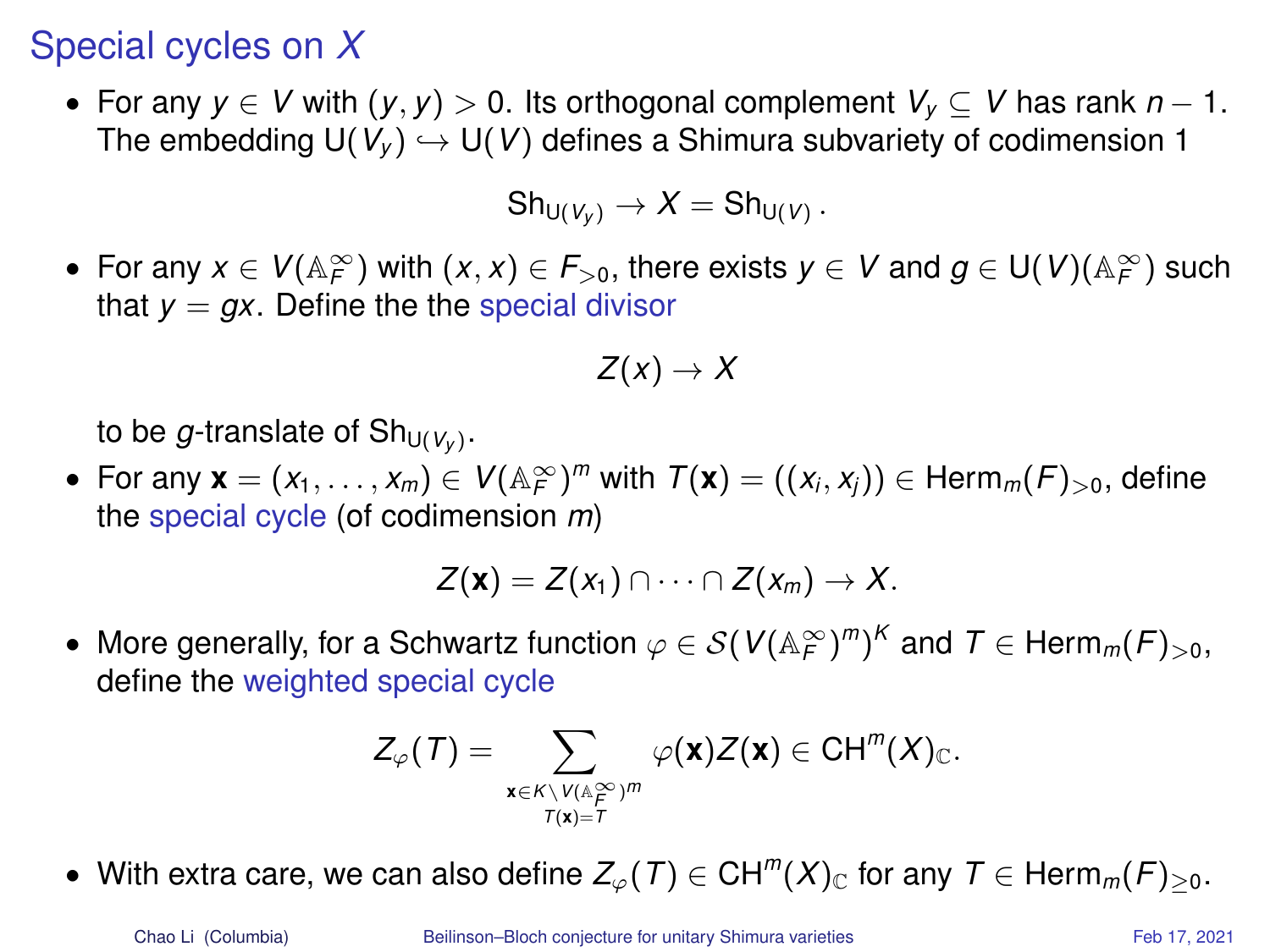### Arithmetic theta lifting

Define Kudla's generating series of special cycles

$$
Z_{\varphi}(\tau) = \sum_{T \in \text{Herm}_{m}(E)_{\geq 0}} Z_{\varphi}(T) q^{T}.
$$

#### Conjecture (Kudla's modularity, 1990s)

The formal generating series  $Z_{\varphi}(\tau)$  converges absolutely and defines a modular form on  $\mathsf{U}(\mathsf{W})$  valued in  $\mathsf{CH}^m(X)_{\mathbb{C}}.$ 

#### Remark

- (1) The analogous modularity in Betti cohomology is known (Kudla–Millson, 1980s).
- (2) Conjecture is known for  $m = 1$ . For general  $m$ , the modularity follows from the absolute convergence (Liu, 2011).
- (3) The analogous conjecture for orthogonal Shimura varieties over  $\mathbb O$  is known (Bruinier–Raum, 2014).
- (4) Conjecture is known when *E*/*F* is a norm-Euclidean imaginary quadratic field (Xia, 2021).

Assuming Kudla's modularity conjecture, for  $\phi \in \pi$ , define arithmetic theta lifting

$$
\Theta_{\varphi}(\phi)=(Z_{\varphi}(\tau),\phi)_{\text{Pet}}\in \mathrm{CH}^m(X)_{\pi}^0.
$$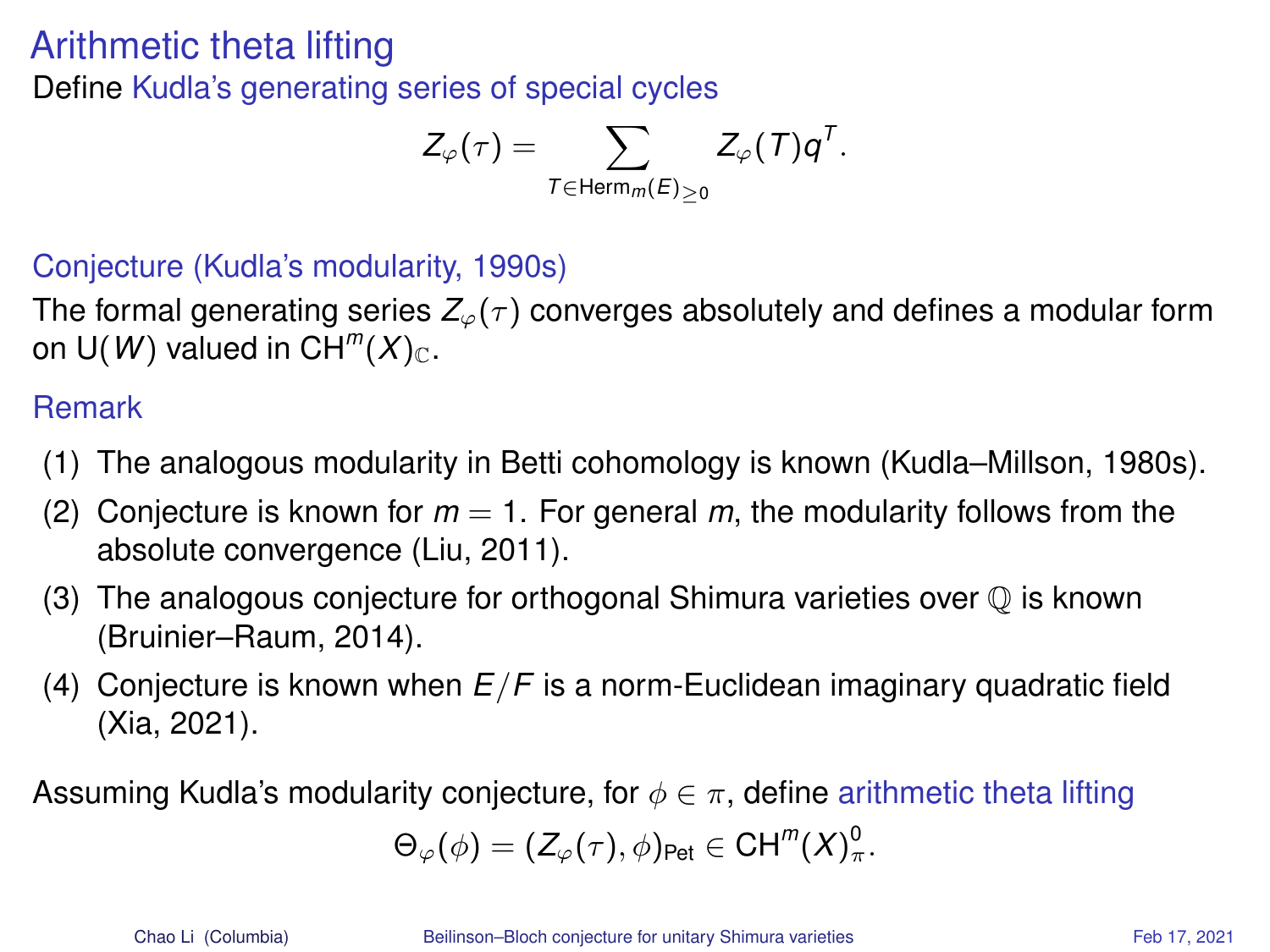# Main result B: Arithmetic inner product formula

### Theorem B (L.–Liu, 2020, 2021)

Let  $\pi$  be a cuspidal automorphic representation of U(*W*)( $A_F$ ) satisfying Assumptions. Assume  $\varepsilon(\pi) = -1$ . Assume Kudla's modularity. Then for any  $\phi \in \pi$  and  $\varphi \in \mathcal{S}(\mathbb{V}(\mathbb{A}_\mathcal{F}^\infty)^m)$ , up to simpler factors depending on  $\phi$  and  $\varphi,$ 

 $\mathcal{L}' (1/2, \pi) \sim \langle \Theta_{\varphi} (\phi), \Theta_{\varphi} (\phi) \rangle_{\mathsf{BB}}.$ 

Remark. The simpler factors can be further made explicit. For example, if

- $\pi$ : unramified or almost unramified at all finite places,
- $\phi \in \pi$ : holomorphic newform such that  $(\phi, \overline{\phi})_{\pi} = 1$ ,
- $\bullet$   $\varphi$ : characteristic function of self-dual or almost self-dual lattices at all finite places.

Then 
$$
\frac{L'(1/2, \pi)}{\prod_{i=1}^{2m} L(i, \eta_{E/F}^i)} C_m^{[F:\mathbb{Q}]} \prod_{v \in S_{\pi}} \frac{q_v^{m-1}(q_v + 1)}{(q_v^{2m-1} + 1)(q_v^{2m} - 1)} = (-1)^m \langle \Theta_{\varphi}(\phi), \Theta_{\varphi}(\phi) \rangle_{\text{BB}},
$$

where  $C_m = 2^{m(m-1)} \pi^{m^2} \frac{\Gamma(1) \cdots \Gamma(m)}{\Gamma(m+1) \cdots \Gamma(2m)}$ .

#### Remark

- Riemann hypothesis predicts  $L'(1/2, \pi) \geq 0$ .
- Beilinson's Hodge index conjecture predicts  $(-1)^m \langle \Theta_\varphi(\phi), \Theta_\varphi(\phi) \rangle_{\text{BB}} \geq 0.$

#### Compatible with our formula!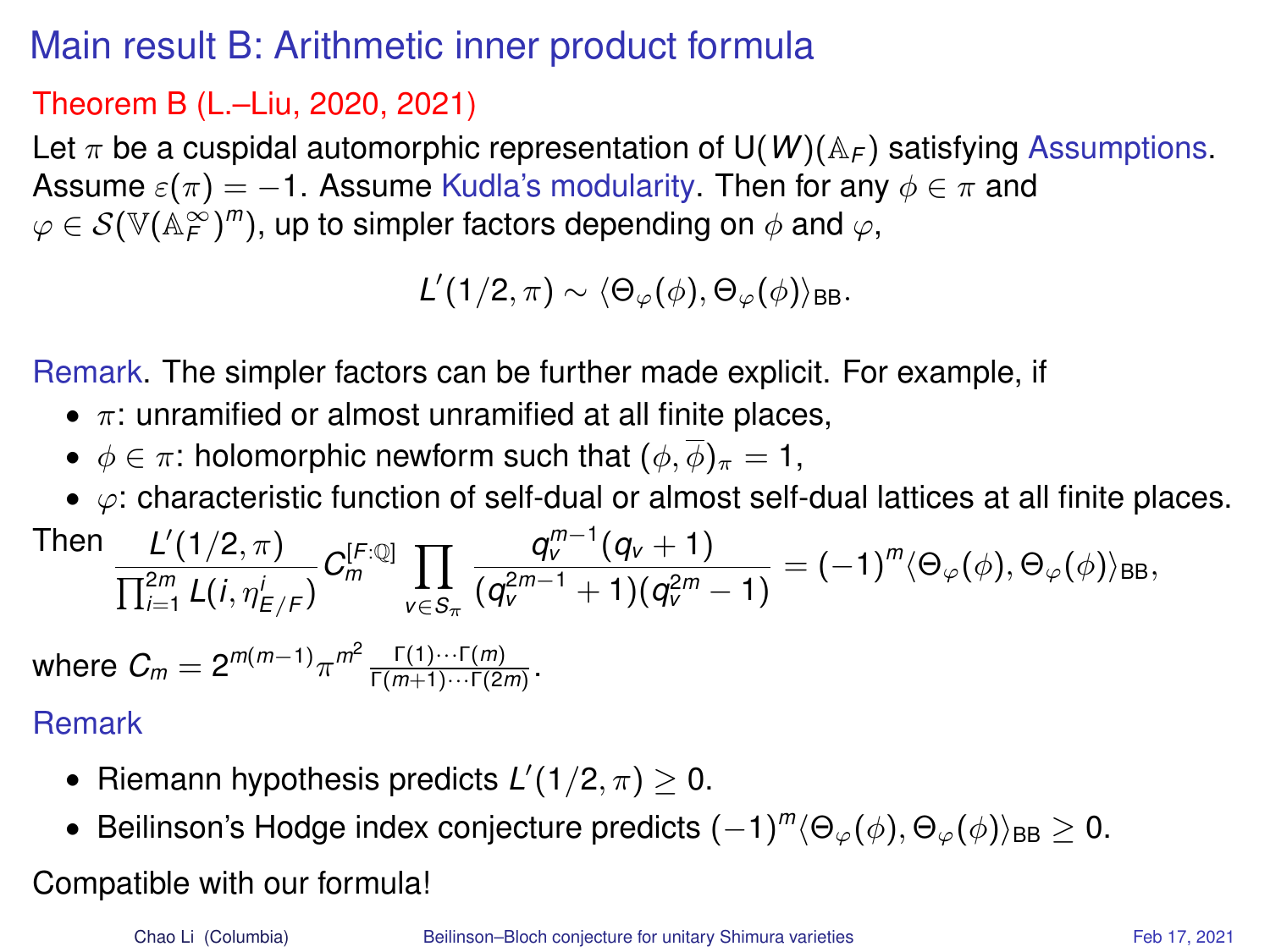# **Summary**

| <b>BSD</b> conjecture                                                  | <b>BB</b> conjecture                                                                           |  |  |  |
|------------------------------------------------------------------------|------------------------------------------------------------------------------------------------|--|--|--|
| Modular curves $X_0(N)$                                                | Unitary Shimura varieties X                                                                    |  |  |  |
| Heegner points $Z(d)$                                                  | Special cycles $Z_{\varphi}(\mathcal{T})$                                                      |  |  |  |
| $Z = \sum_{d} Z(d) q^{d} \in \text{CH}^{1}(X_{0}(N))_{\mathbb{C}}$     | $Z_{\varphi} = \sum_{\tau} Z_{\varphi}(\tau) q^{\tau} \in \mathrm{CH}^m(X)_{\mathbb{C}}$       |  |  |  |
| $\Theta(\phi) \in E(\mathbb{Q})_{\mathbb{C}}$                          | $\Theta_{\varphi}(\phi) \in \mathrm{CH}^m(X)^0_{\pi}$                                          |  |  |  |
| Gross-Zagier formula                                                   | Arithmetic inner product formula                                                               |  |  |  |
| $L'(E, 1) \sim \langle \Theta(\phi), \Theta(\phi) \rangle_{\text{NT}}$ | $L'(1/2, \pi) \sim \langle \Theta_{\varphi}(\phi), \Theta_{\varphi}(\phi) \rangle_{\text{BB}}$ |  |  |  |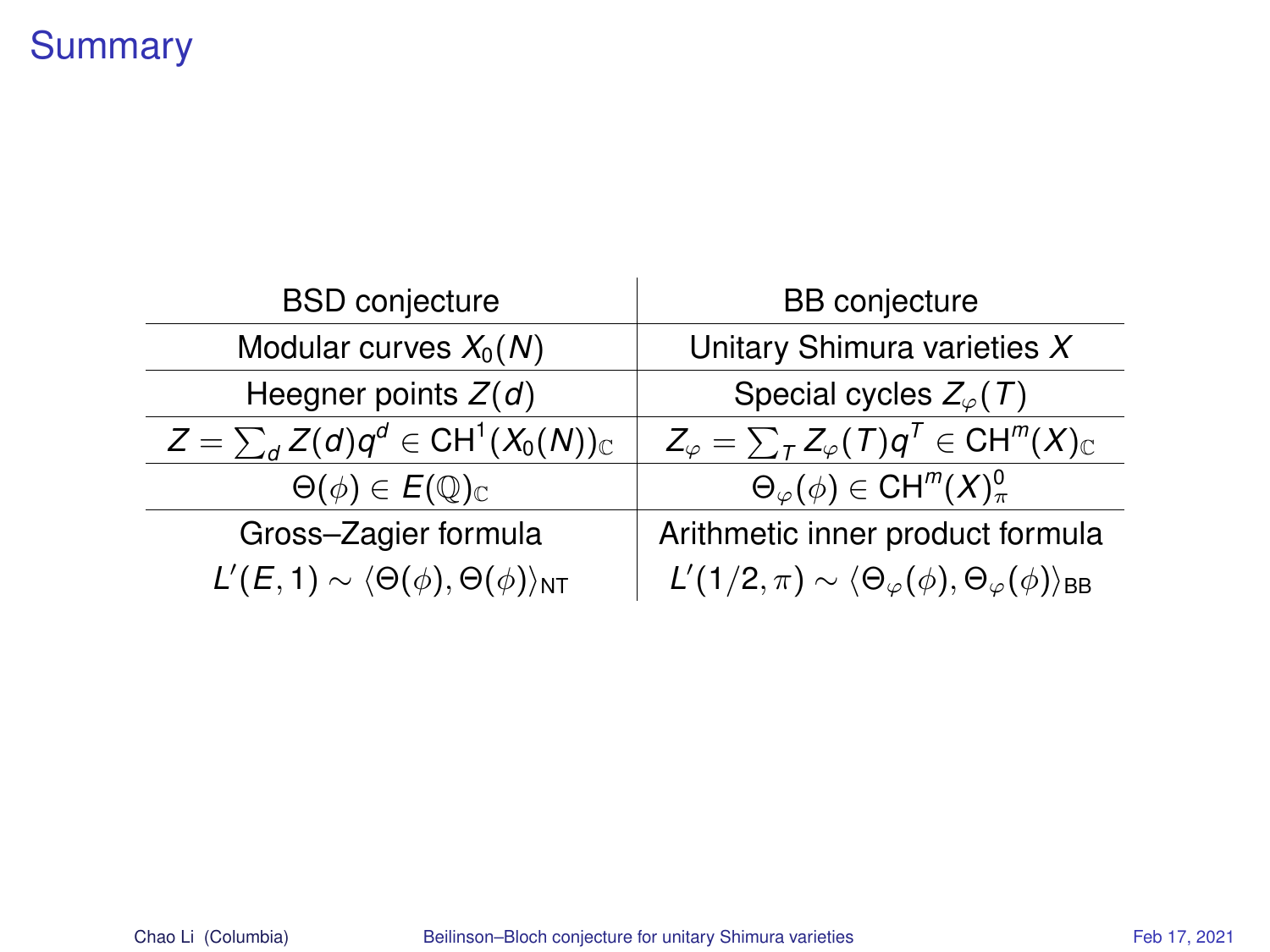## Proof strategy: doubling method

• Doubling method (Piatetski-Shapiro–Rallis, Yamana)

 $\mathcal{L}(\boldsymbol{s}+1/2,\pi)\sim(\phi\otimes\phi,\mathsf{Eis}(\boldsymbol{s},g))_{\mathsf{U}(\boldsymbol{W})^2},$ 

where  $Eis(s, g)$  is a Siegel Eisenstein series on  $U(W \oplus W)$ .

• By definition  $\Theta_{\varphi}(\phi) = (Z_{\varphi}, \phi)_{\text{Pet}}$  gives

 $\langle \Theta_\varphi(\phi), \Theta_\varphi(\phi)\rangle_\mathsf{BB} = (\phi \otimes \phi, \langle Z_\varphi,Z_\varphi\rangle_\mathsf{BB})_{\mathsf{U}(W)^2}.$ 

 $\bullet$  To prove *L'*(1/2, π)  $\sim$   $\langle \Theta_{\varphi}(\phi), \Theta_{\varphi}(\phi) \rangle$ <sub>BB</sub>, it suffices to compare  $Eis'(0, g) \stackrel{?}{=} \langle Z_{\varphi}, Z_{\varphi} \rangle_{\text{BB}}.$ 

This can be viewed as an arithmetic Siegel–Weil formula.

• The Beilinson–Bloch height pairing is a sum of local indexes

$$
\langle Z_{\varphi}, Z_{\varphi} \rangle_{\sf BB} = \sum_{\mathsf{\nu}} \langle Z_{\varphi}, Z_{\varphi} \rangle_{{\sf BB},\mathsf{\nu}}.
$$

• The nonsingular Fourier coefficient decomposes as

$$
\mathsf{Eis}'_T(0,g) = \sum_{v} \mathsf{Eis}'_{T,v}(0,g)
$$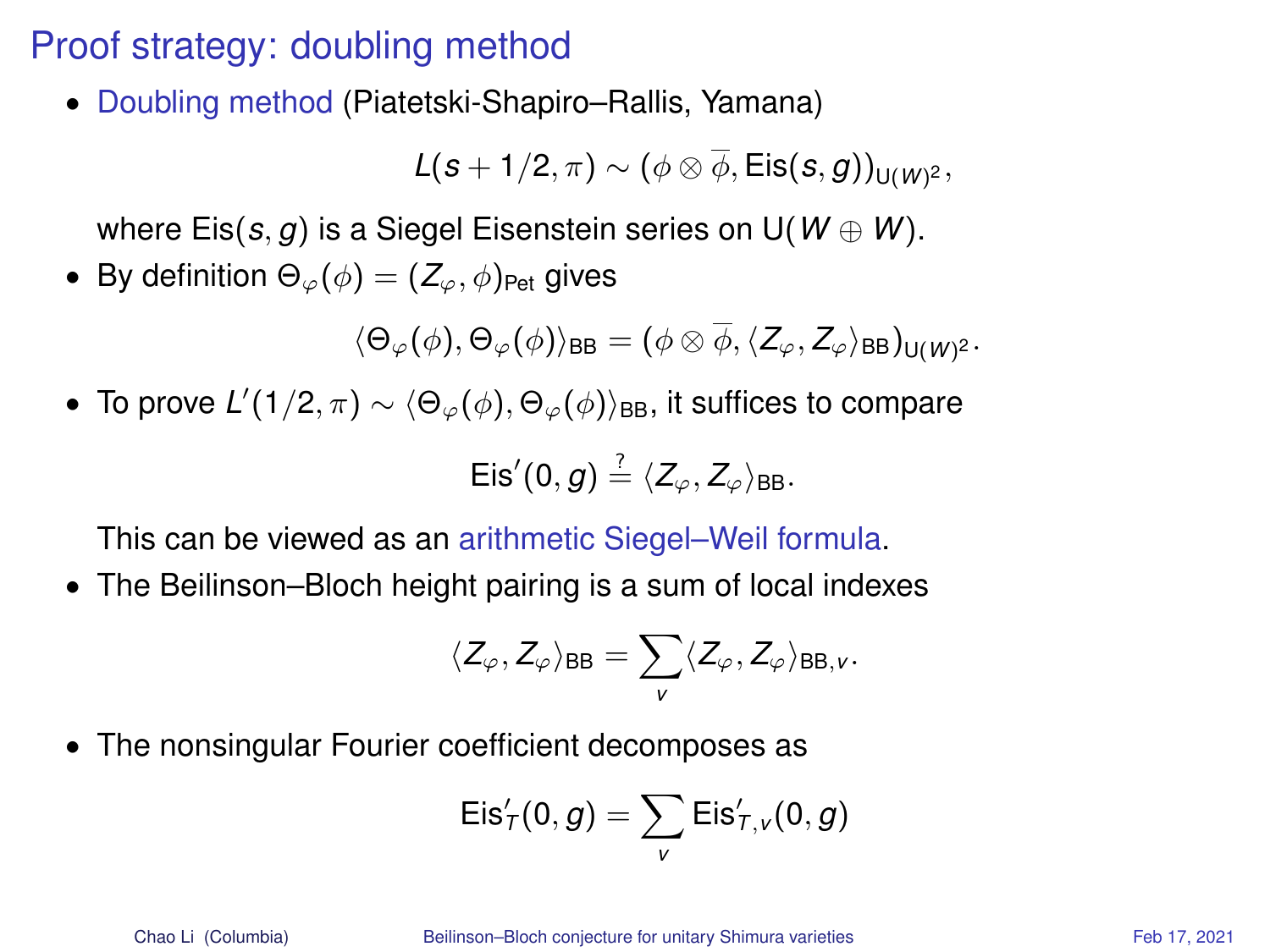# Proof strategy: comparison

• Nonsingular terms: it suffices to compare

$$
Eis'_{\mathcal{T},v}(0,g)\stackrel{?}{=}\langle Z_{\varphi},Z_{\varphi}\rangle_{BB,\mathcal{T},v}.
$$

- Gross–Zagier  $(m = 1)$ : compute both sides explicitly.
- Explicit computation infeasible for general *m*.
- $v \nmid \infty$ 
	- (1) relate  $\langle Z_{\varphi}, Z_{\varphi} \rangle_{\text{BB},T,V}$  to arithmetic intersection numbers.
	- (2) recent proof of Kudla–Rapoport conjecture (L.–Zhang).
- *v* | ∞:
	- (1) archimedean arithmetic Siegel–Weil formula (Liu, Garcia–Sankaran).
	- (2) avoidance of holomorphic projections.

To finish:

- Kill singular terms on both sides: Prove the existence of special  $\varphi \in \mathcal{S}(V(\mathbb{A}_F^\infty)^m)$ with regular support at two split places with nonvanishing local zeta integrals.
- Theorem B for special  $\varphi$ : comparison of nonsingular terms.
- Theorem B for arbitrary  $\varphi$ : multiplicity one of doubling method (tempered case).
- Theorem A: same computation without Kudla's modularity (proof by contradiction).